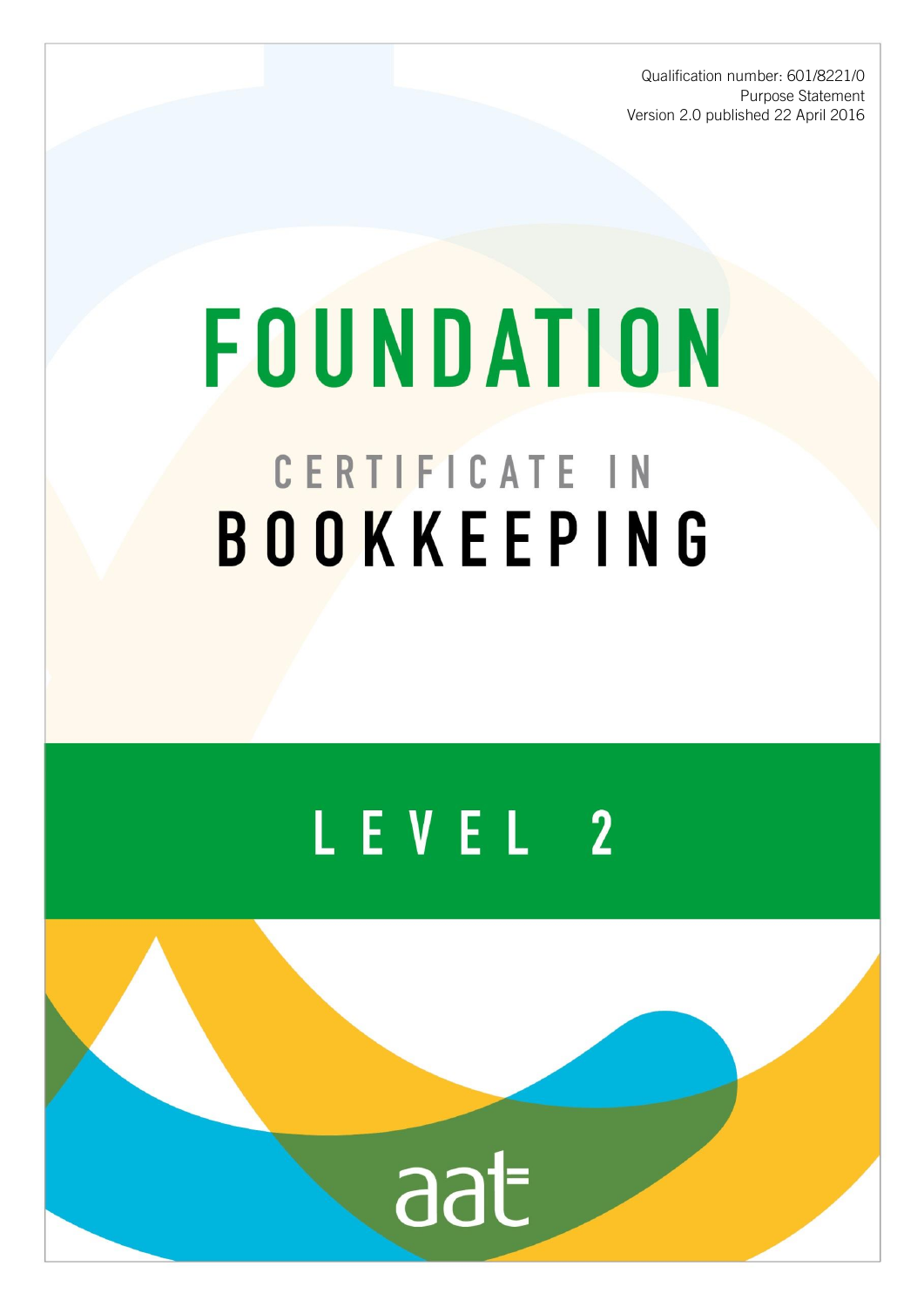### The AAT Foundation Certificate in Bookkeeping

#### Who should choose to study this qualification?

The AAT Foundation Certificate in Bookkeeping provides an entry point for anyone wishing to start a career in accountancy or finance. It may also support career progression for those already in employment by formally recognising their skills in manual bookkeeping.

Manual bookkeeping underpins all accountancy and finance roles. Studying the AAT Foundation Certificate in Bookkeeping helps students to develop a strong foundation of bookkeeping knowledge and skills needed to work in accountancy and finance or to go on to study higher-level bookkeeping or accountancy. Students completing this qualification will be able to confidently carry out typical bookkeeping transactions and tasks.

This qualification is suitable for those already working in finance, those returning to work after a break or those wishing to change career. The qualification is open to those who are working and those who are not currently in employment. It also offers progression for students who have started studying accountancy and bookkeeping with AAT.

AAT does not set any prerequisites for the study of the AAT Foundation Certificate in Bookkeeping. However, for the best chance of success, we recommend that students begin their studies with a good standard of English and maths.

#### Why choose this qualification?

Students who wish to build their practical skills quickly should choose the AAT Foundation Certificate in Bookkeeping. This qualification allows students to develop specialised skills or to gain recognition for the skills that they already have.

Studying this qualification will give students confidence in manual bookkeeping. This may support them in entering employment or in improving their career prospects. The qualification may help students to enter a financial administration role, help them to gain a promotion or give them the skills to support the financial processes within their own business.

This qualification would be an ideal next step for students who have already studied accountancy and bookkeeping with AAT.

The AAT Foundation Certificate in Bookkeeping will take approximately 12 weeks to complete, but this will depend on the study method and course timetable.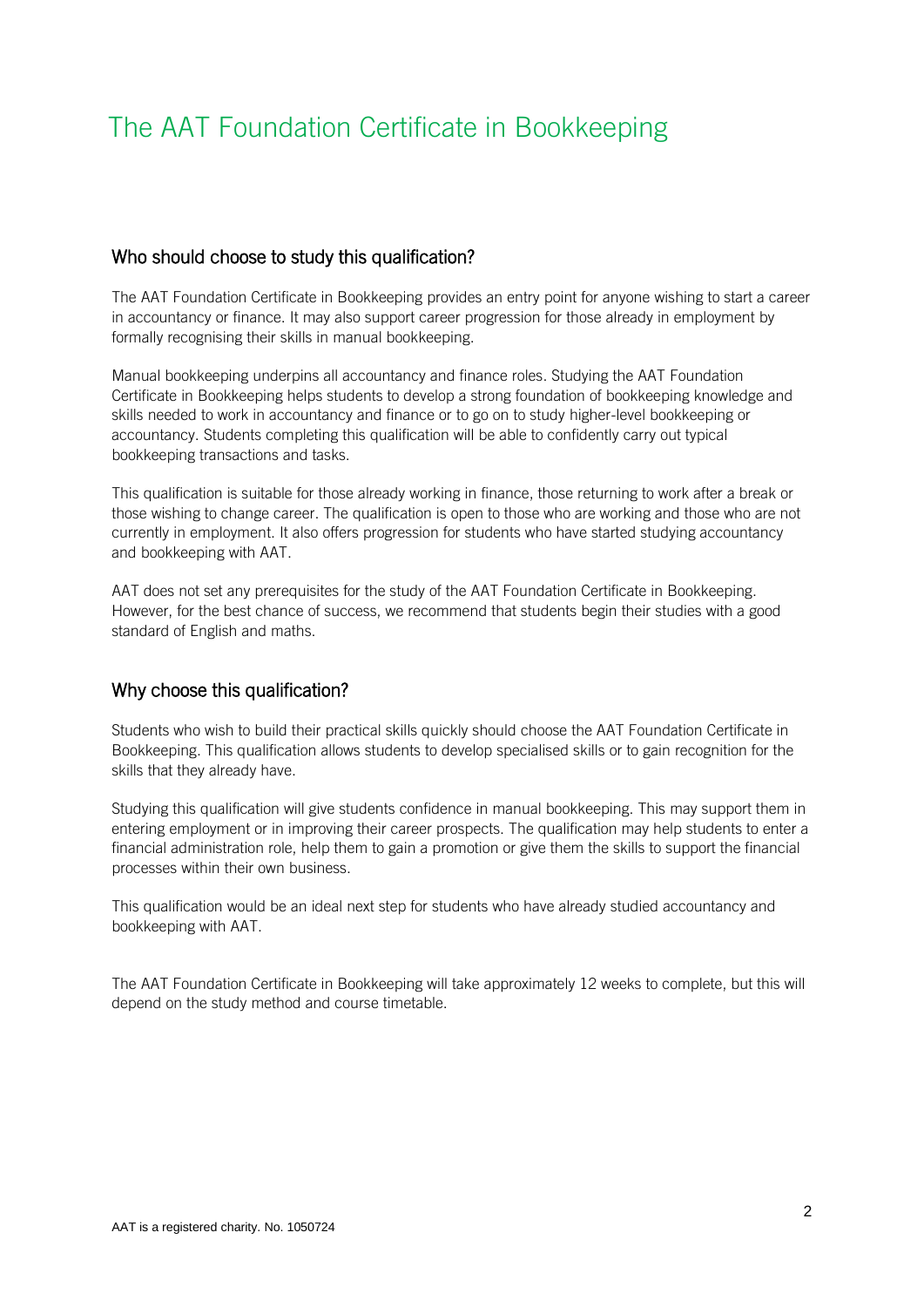#### What does the qualification cover?

The purpose of the AAT Foundation Certificate in Bookkeeping is to ensure that students have the solid bookkeeping skills necessary for most finance roles. Students will gain the knowledge and skills needed to carry out typical bookkeeping transactions and tasks in two mandatory units (105 guided learning hours).

The qualification is composed of two mandatory units, assessed in two end-of-unit assessments:

- Bookkeeping Transactions
- Bookkeeping Controls.

A student completing this qualification will develop practical accountancy skills in the double-entry bookkeeping system and in using associated documents and processes. Students will be able to check transactions for accuracy, make entries in appropriate books and ledgers, and calculate sales invoices and credit notes. They will also cover more complex Foundation level bookkeeping procedures, including dealing with VAT, reconciliation and trial balances, and will develop their understanding of the relationship between the various accounting records.

It is good practice for students to work with employers while studying. This could include work experience or placements, working on projects or exercises set or supervised by those working in the industry, or by attending masterclasses or guest lectures by people working in accounting.

Employers also contribute to the development of AAT qualifications. A student who passes an AAT assessment is passing a test of real workplace skills, set in a real workplace context and reviewed by practitioners and industry experts.

#### What will this qualification lead to?

The skills developed by studying this qualification will enable a student to seek employment with confidence and/or to progress to the next level of learning.

A student completing this qualification will develop the underpinning skills required in all accountancy and finance roles. They will use bookkeeping skills to confidently perform accounting transactions and understand how to process financial information in accordance with set procedures and schedules. The AAT Foundation Certificate in Bookkeeping can lead to further study in bookkeeping or accountancy or to employment as:

- a clerical assistant
- a trainee bookkeeper
- an accounts clerk
- a finance assistant
- an accounts administrator.

The AAT Foundation Certificate in Bookkeeping is not part of an apprenticeship.